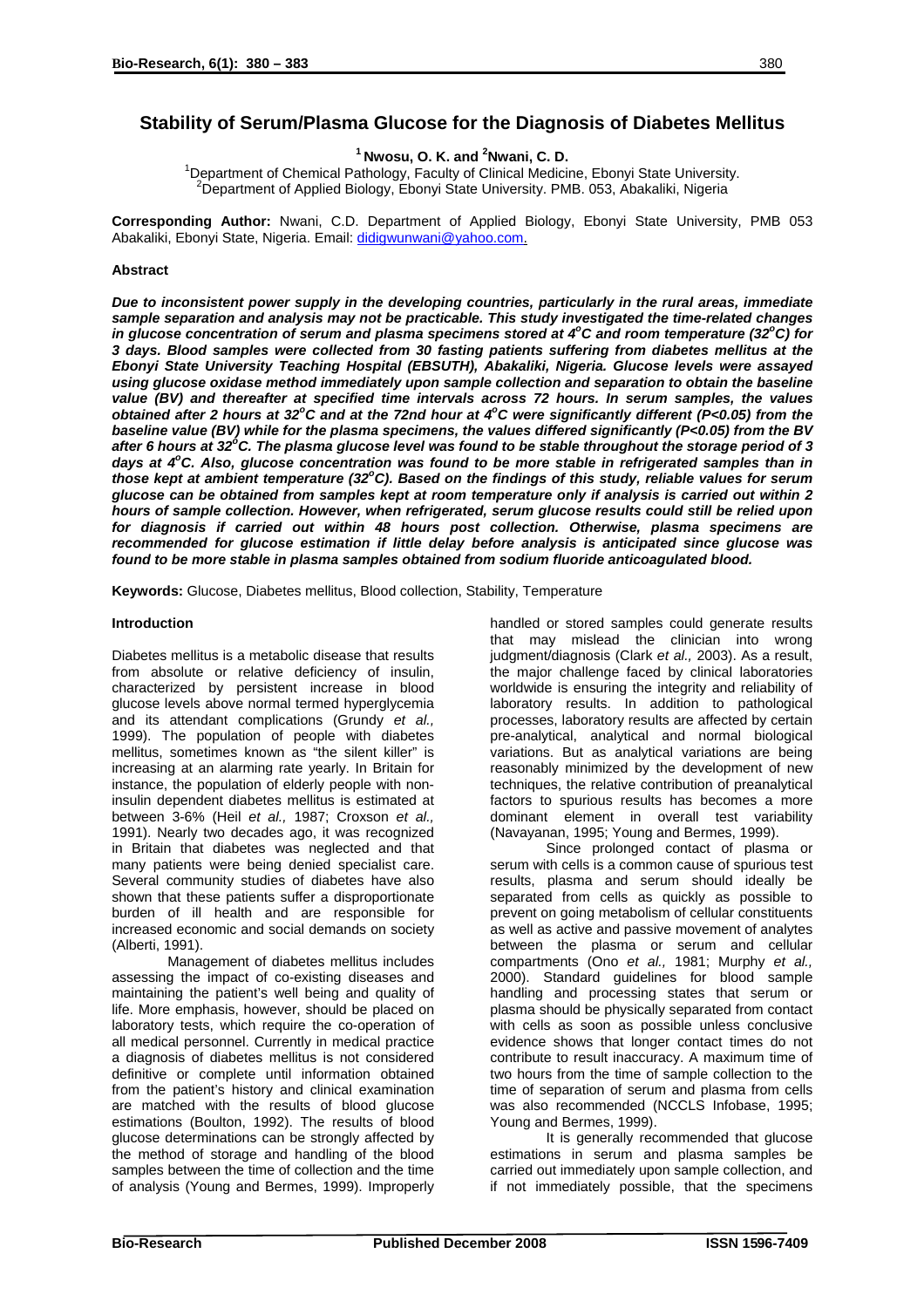should be kept frozen until when the determinations are possible, but certainly within 24 hours (Nakashima *et al.,* 1987; Young and Bermes, 1999). There is limited evidence though to suggest that serum and plasma glucose may not be stable when samples are kept for several hours or even days at ambient temperature condition. Due to a variety of experimental designs and variations in the ambient temperature conditions in different localities, the available reports regarding the stability of serum and plasma glucose at room/ambient temperature are, however conflicting.

 In a developing country like ours, laboratory personnel are constantly faced with the problems of inconsistent power supply such that specimens for analysis are left on the laboratory bench at ambient temperature for several hours or even days before analysis can be done. In this study, we applied routine laboratory tests to investigate the changes in glucose levels in serum and plasma samples stored at  $4^{\circ}$ C and  $32^{\circ}$ C for a period of 3 days.

### **Materials and Methods**

10ml of blood was collected by venepuncture between 8-10 hours from 40 fasting patients diagnosed with diabetes mellitus at the Ebonyi State University Teaching Hospital (EBSUTH), Abakaliki, Nigeria after their oral informed consent was obtained. The blood samples were dispensed into each of the following collection tubes (a) half was added into a specimen bottle containing appropriate quantity of sodium fluoride and potassium oxalate (fluoride oxalate bottle) and (b) the other half was put into a clean dry plain bottle. The sample added into the fluoride oxalate bottle was centrifuged immediately after collection (3000 rpm for 5 minutes) and the plasma from it dispensed into a clean dry plain bottle. The sample collected into the clean dry plain bottle was allowed to stand at room temperature for 15 minutes to clot after which it was centrifuged at 3000 rpm for 5 minutes and the serum from it separated into another clean dry plain bottle.

 The serum and plasma samples from each patient were analyzed in duplicates immediately after separation from clot/blood cells to obtain the baseline fresh values against which other concentrations of future time-points were compared. The plasma and serum samples were then divided into two equal parts. One part was kept in a refrigerator at  $4^{\circ}$ C, while the other was kept on the laboratory bench at room temperature (range of 30-  $34^{\circ}$ C, average of  $32^{\circ}$ C). Further analysis on the samples were carried out in duplicates at 2 –hour intervals for the first 12 hours, then at 4 –hour intervals for another 12 hours, and later at 6-hour intervals for 24 hours and finally once after another 24 hours giving a total period of 3 days.

 Glucose concentrations in the serum and plasma samples were determined by the glucose oxidase method (Washko and Rice, 1961). All determinations were carried out in duplicates each time and the average of the two results calculated. Results obtained from subsequent determinations were compared with the baseline fresh values. The

influence of storage time and temperature on the measured quantity was examined using the repeat measure analysis of variance (ANOVA). The changes occurring on storage were calculated for glucose for individual patient and the result was expressed as a percentage of the initial value. Instability was defined as a change of 10% or more from the initial value provided ANOVA test was statistically significant (P<0.05). A difference of 10% was selected because changes of less than this are unlikely to be clinically significant. The results obtained from the samples kept at  $4^{\circ}$ C were also compared with that obtained from samples kept at  $32^{\circ}$ C at each point of determination using student's t-test. Also, the serum and plasma results per unit time were compared with each other using the student's t-test. In this paper, the results are presented as mean percentage changes from the baseline value. The negative signs show percentage decreases below the baseline value.

## **Results**

Table 1 shows the results obtained with serum samples separated immediately from clot and kept at both  $4^{\circ}$ C and  $32^{\circ}$ C. On the whole, the glucose levels in the serum samples showed a decrease across the period of storage from the baseline value (zero hour) to the 72nd hour when specimens were stored at both temperature conditions. The mean glucose concentration was stable for 48 hours when samples were kept at  $4^{\circ}$ C. At ambient temperature, significantly lower (P<0.05) values from the baseline value were observed from the second hour of sample storage.

|                        |  |  | Table 1: The percentage change in glucose       |  |  |  |
|------------------------|--|--|-------------------------------------------------|--|--|--|
|                        |  |  | concentration in serum samples stored at varied |  |  |  |
| temperature conditions |  |  |                                                 |  |  |  |

| <b>Duration of</b><br>storage (hrs) | Percentage change in serum<br>glucose concentration |                   |  |  |
|-------------------------------------|-----------------------------------------------------|-------------------|--|--|
|                                     | serum $(4^{\circ}C)$                                | serum (32°C)      |  |  |
| 2                                   | $-1.3$<br>0.06<br>$\pm$                             | $-10.2$<br>± 0.65 |  |  |
| 4                                   | 0.24<br>$-1.9$<br>Ŧ                                 | ± 0.76<br>$-11.1$ |  |  |
| 6                                   | 1.01<br>$-2.6$<br>Ŧ.                                | $-11.9$<br>± 0.54 |  |  |
| 8                                   | $-3.4$<br>0.75<br>$\pm$                             | $-13.1$<br>± 0.92 |  |  |
| 10                                  | $-4.1$<br>2.00<br>$\pm$                             | ± 1.24<br>$-13.7$ |  |  |
| 12                                  | -4.8<br>0.71<br>Ŧ                                   | $-15.2$<br>± 1.05 |  |  |
| 16                                  | $-5.7$<br>2.65<br>$\pm$                             | ± 0.76<br>$-15.8$ |  |  |
| 20                                  | $-6.1$<br>$±$ 2.29                                  | $-16.6$<br>± 1.90 |  |  |
| 24                                  | $-6.9$<br>0.69<br>Ŧ                                 | -18.3<br>± 2.00   |  |  |
| 30                                  | $-7.5$<br>1.37<br>Ŧ                                 | $-18.9$<br>± 0.81 |  |  |
| 36                                  | 0.81<br>$-7.8$<br>Ŧ                                 | $-19.4$<br>± 1.01 |  |  |
| 42                                  | 0.95<br>-8.1<br>Ŧ                                   | $-19.9$<br>± 0.91 |  |  |
| 48                                  | 1.41<br>-8.4<br>Ŧ                                   | $-20.8$<br>± 2.56 |  |  |
| 72                                  | $-10.5 \pm$<br>1.54                                 | -23.4<br>± 2.19   |  |  |

The glucose concentration in the plasma samples also showed a decrease across the period of storage from the baseline value (zero hour) to the 72nd hour (Table 2). Statistical analysis showed that when plasma was kept at  $4^{\circ}$ C, the mean glucose level was stable throughout the duration of the study. However, significant changes (P<0.05) were observed from the 6th hour of storage when plasma samples were kept at ambient temperature.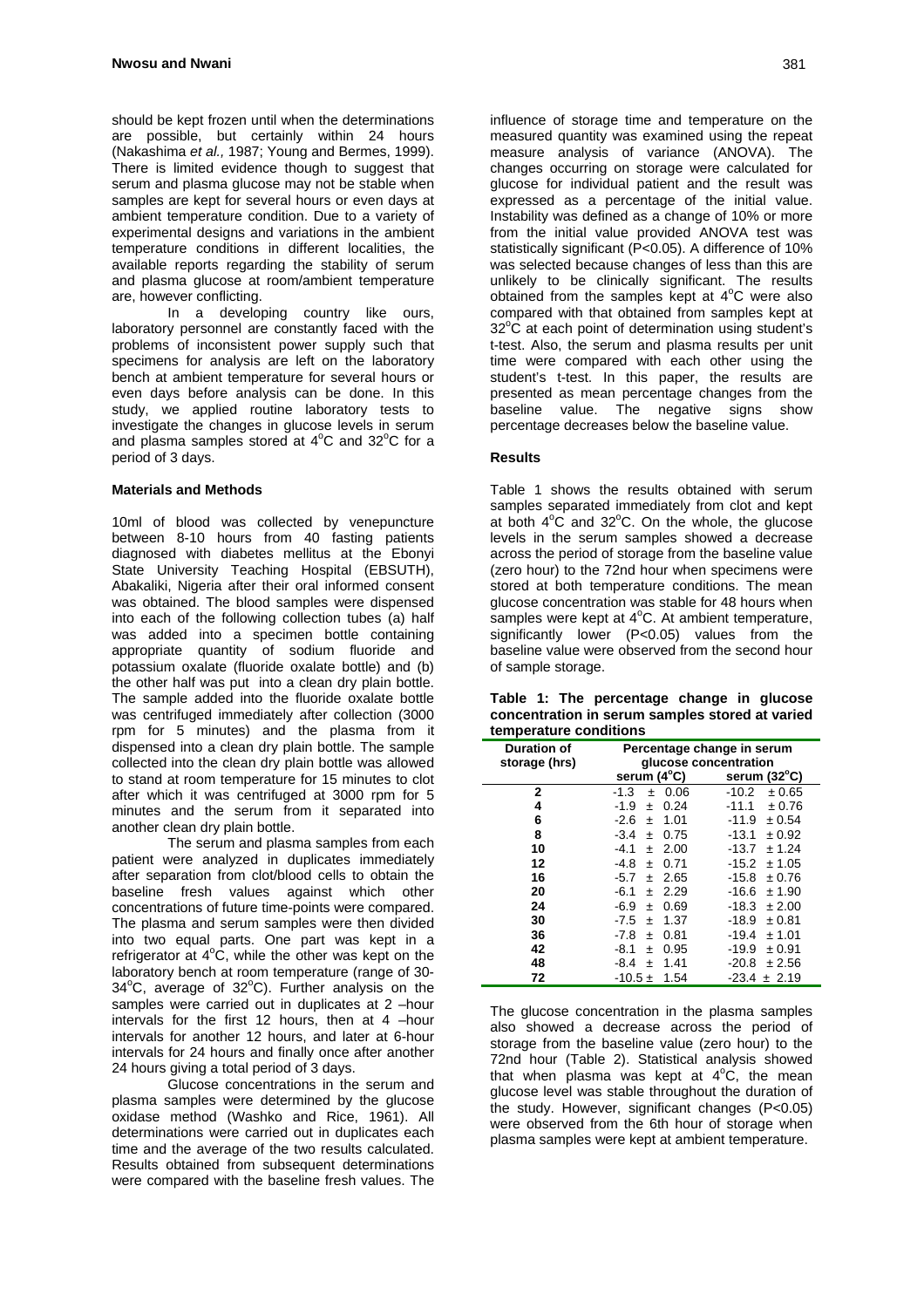|                               |  |  |  |  | Table 2: The percentage change in glucose  |  |  |
|-------------------------------|--|--|--|--|--------------------------------------------|--|--|
|                               |  |  |  |  | concentrations in plasma samples stored at |  |  |
| varied temperature conditions |  |  |  |  |                                            |  |  |

| varied temperature continuous |                             |                  |  |  |
|-------------------------------|-----------------------------|------------------|--|--|
| <b>Duration of</b>            | Percentage change in plasma |                  |  |  |
| storage (hrs)                 | glucose concentrations      |                  |  |  |
|                               | plasma (4°C)                | plasma (32°C)    |  |  |
| 2                             | $-0.2$<br>$\pm$ 0.10        | -6.9<br>± 0.18   |  |  |
| 4                             | $-0.9$<br>0.25<br>Ŧ.        | ± 0.15<br>-8.5   |  |  |
| 6                             | 1.40<br>$-1.1$<br>$\pm$     | $-10.6 \pm 0.49$ |  |  |
| 8                             | 0.38<br>-1.3<br>$\pm$       | ± 0.46<br>-11.4  |  |  |
| 10                            | $-1.5$<br>0.06<br>$\pm$     | $-12.5 \pm 0.46$ |  |  |
| 12                            | 0.23<br>$-1.8$<br>$\pm$     | $-13.2 \pm 1.03$ |  |  |
| 16                            | 0.41<br>$-2.5$<br>$\pm$     | $-13.9 \pm 1.74$ |  |  |
| 20                            | -2.9<br>0.54<br>$\pm$       | -14.7<br>±0.69   |  |  |
| 24                            | 1.21<br>-3.3<br>$\pm$       | ± 0.31<br>-15.8  |  |  |
| 30                            | - 1.03<br>-4.1<br>$\pm$     | -16.5<br>± 0.59  |  |  |
| 36                            | ± 0.54<br>-4.7              | -16.9<br>± 0.88  |  |  |
| 42                            | $-5.4$<br>± 0.98            | -17.4<br>± 2.07  |  |  |
| 48                            | $-5.8 \pm 1.02$             | -17.8<br>± 2.11  |  |  |
| 72                            | ± 0.61<br>-8.3              | -20.9<br>± 0.99  |  |  |

## **Discussion**

This study was conducted to determine the effects of storage temperature and time on the concentration of glucose in serum and plasma samples. The anticoagulant selected is the one commonly used in the determination of blood glucose levels. The present work demonstrates that glucose can be measured reliably in serum samples kept at room temperature if the assay is carried out within 2 hours of specimen collection and serum separation. Serum glucose level exhibit greater stability when samples are kept at  $4^{\circ}$ C, hence reliable quantification of this analyte can still be carried out within 48 hours if serum is stored in the refrigerator. In plasma, reliable quantification of glucose requires that analysis be carried out within six hours of sample collection and plasma separation if the specimen is kept at ambient temperature condition. However, storing samples at 4<sup>o</sup>C showed that glucose level was stable throughout the duration of the study.

 Previous researchers have studied the stability of clinical chemistry analytes in blood samples kept at different temperature conditions and different time-points. Investigating the effects of storage at refrigerator condition  $(4-5^{\circ}C)$  and room temperature (23-25°C) on various biochemical constituents of camel sera, Saeed *et al* (1995) reported that at 4-5°C, glucose in camel sera remained stable up to 6 days of keeping while at room temperature (23-25°C), significant changes in glucose concentration occurred after 3 days. The study design was similar to that of the present work, with serum and plasma samples aliquoted immediately from clot/cells and stored under each temperature conditions up to the appropriate time before analysis.

 In general, the outcome of this study has shown that reliable results for glucose assay can be obtained from both serum and plasma samples stored at both  $4^{\circ}$ C and  $32^{\circ}$ C for definite storage durations, with the refrigerated samples being more stable than the samples stored at  $32^{\circ}$ C. The greater stability of glucose in refrigerated samples when compared to those kept at room temperature is in agreement with earlier reports on related studies

though the room temperature of storage in these studies differ (Ono *et al.,* 1981; Rehak and Chiang, 1988; Heins *et al.,* 1995; Saeed *et al.,*1995; Dongbo *et al.,* 1998; Bobby *et al.,* 2002; Clark *et al.,* 2003).

 Again, glucose concentration decreased with increasing serum-clot / plasma-clot contact time (Bobby *et al.,* 2002). It is well documented that glycolysis in cells consume glucose and cause a decrease in its level in blood during storage with a net gain in lactate and potassium ion concentrations in serum and plasma (Sunderman *et al.,* 1956). As a result, Thoresen *et al* (1992) strongly recommended the practice of separating serum and plasma from clot / cells as promptly as possible to achieve improved stability of most analytes under test.

 It can also be observed from this study that for both storage temperatures, the concentration of glucose in plasma was more stable than that observed for serum samples. This is in agreement with an earlier work by Chan *et al* (1989) who reported that glycolysis can be inhibited and glucose concentration stabilized by the use of sample collection tubes containing sodium fluoride as an additive. Thus, plasma is a preferred sample for glucose determination particularly when delay is inevitable.

 In conclusion, it can thus be generally advised based on the results of this work that in order to obtain reliable results for blood glucose determination, serum samples stored at  $4^{\circ}$ C should be assayed within 72 hours of blood collection while for those stored at  $32^{\circ}$ C analysis should be carried out within 2 hours otherwise, the use of plasma samples is recommended if little delay before analysis is anticipated. Finally, recording the length of time from sample collection to analysis might allow appropriate adjustment to be made for the decrease in concentration of glucose over time.

#### **References**

- Alberti, K. G.M.M. (1991). The health of the nation: role of diabetes. *British Medical Journal,* 303:769-772.
- Bobby, L., Boyanton, J. and Kenneth, E. B. (2002). Stability studies of twenty-four analytes in human plasma and serum. *Clinical Chemistry,* 48:2242-2247.
- Boulton, A.J. (1992). Update on long-term diabetic complications. In: Lewin, I. G. and Seymour, C.A., eds. Current themes in diabetic care. London. Royal College of Physicians of London, 45-53.
- Chan, A.Y.W., Swaminathan, R. and Cockram, C.S. (1989). Effectiveness of sodium fluoride as a preservative of glucose in blood. *Clin. Chem.,* 35:315-317.
- Clark, S., Youngman, L.D., Palmer, A., Panish, S., Poto, R. and Collins, R. (2003). Stability of plasma analytes after delayed separation of whole blood – implications for epidemiological studies. *International Journal of Epidemiology,* 32, 125-130.
- Croxson, S.C.M., Burden, A.C., Bodington, M. and Botha, J.L. (1991). The prevalence of